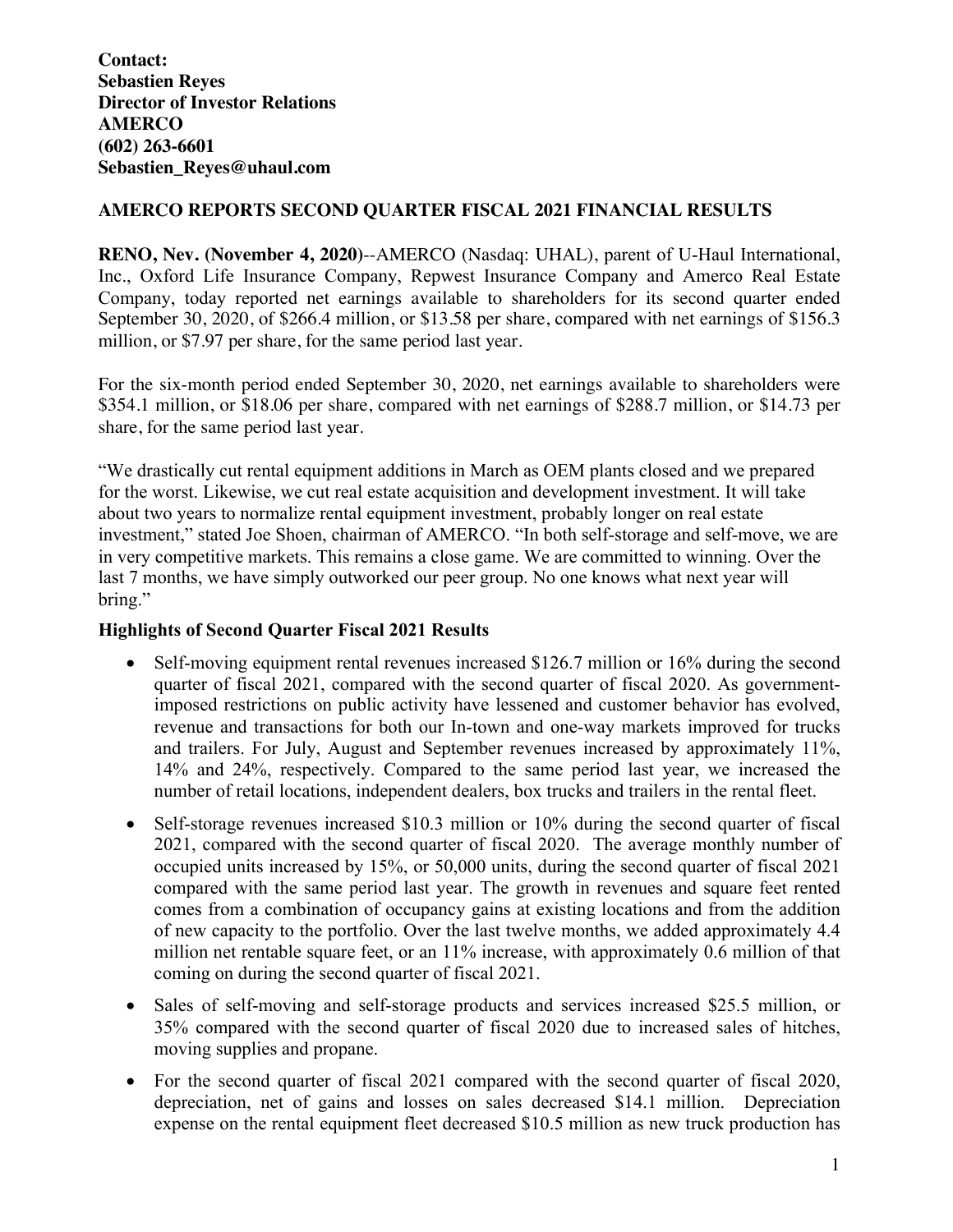been slowed by COVID-19 related delays at manufacturers, while gains on the sales of rental trucks increased \$10.1 million from higher resale values and additional box truck sales. All other depreciation increased \$6.5 million from the increase in new moving and storage locations.

- For the first six months of fiscal 2021 and fiscal 2020 gross truck and trailer capital expenditures were approximately \$395 million compared with \$1,037 million, proceeds from the sales of rental equipment were \$310 million compared with \$397 million and spending on real estate related acquisitions and projects were approximately \$226 million compared with \$423 million.
- Fleet maintenance and repair costs decreased \$6.8 million in the second quarter of fiscal 2021 compared with the same period last year.
- Operating earnings at our Moving and Storage operating segment increased \$145.0 million in the second quarter of fiscal 2021 compared with the same period last year. Total revenues climbed \$175.8 million and total costs and expenses increased \$30.8 million.
- Cash and credit availability at the Moving and Storage operating segment was \$1,293.3 million at September 30, 2020 compared with \$498.1 million at March 31, 2020.
- On August 20, 2020, we declared a cash dividend on our Common Stock of \$0.50 per share to holders of record on September 7, 2020. The dividend was paid on September 21, 2020.

AMERCO will hold its investor call for the second quarter of fiscal 2021 on Thursday, November 5, 2020, at 8 a.m. Arizona Time (10 a.m. Eastern). The call will be broadcast live over the Internet at www.amerco.com. To hear a simulcast of the call, or a replay, visit www.amerco.com.

### **About AMERCO**

AMERCO is the parent company of U-Haul International, Inc., Oxford Life Insurance Company, Repwest Insurance Company and Amerco Real Estate Company. U-Haul is in the shared use business and was founded on the fundamental philosophy that the division of use and specialization of ownership is good for both U-Haul customers and the environment.

Certain of the statements made in this press release regarding our business constitute forwardlooking statements as contemplated under the Private Securities Litigation Reform Act of 1995. Actual results may differ materially from those anticipated as a result of various risks and uncertainties. Readers are cautioned not to place undue reliance on these forward-looking statements that speak only as of the date hereof. The Company undertakes no obligation to publish revised forward-looking statements to reflect events or circumstances after the date hereof or to reflect the occurrence of unanticipated events, except as required by law. For a brief discussion of the risks and uncertainties that may affect AMERCO's business and future operating results, please refer to our Form 10-Q for the quarter ended September 30, 2020, which is on file with the SEC.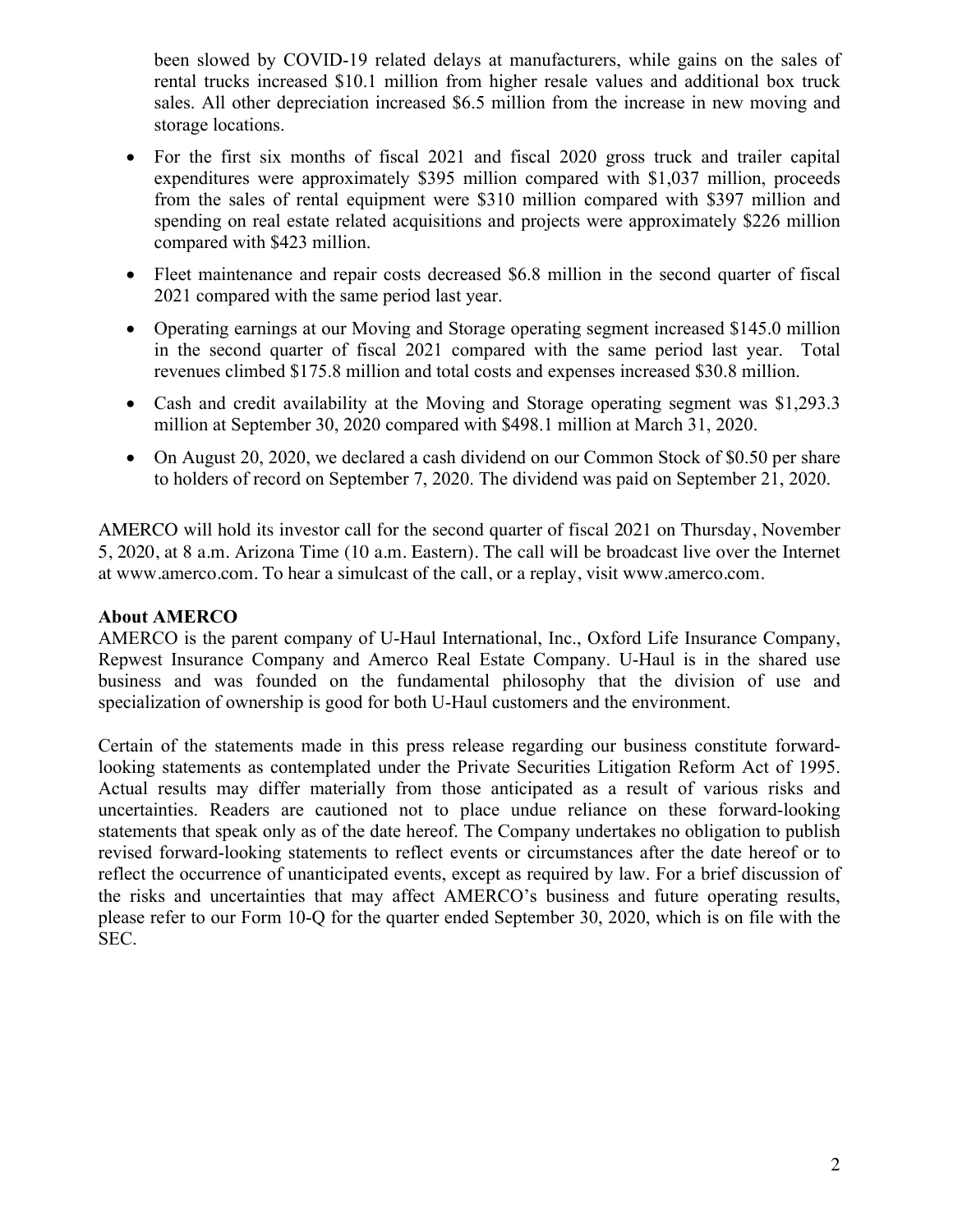## *Report on Business Operations*

Listed below on a consolidated basis are revenues for our major product lines for the second quarter of fiscal 2021 and 2020.

|                                                        | Quarter Ended September 30, |      |                |  |
|--------------------------------------------------------|-----------------------------|------|----------------|--|
|                                                        | 2020<br>2019                |      |                |  |
|                                                        | (Unaudited)                 |      |                |  |
|                                                        |                             |      | (In thousands) |  |
| Self-moving equipment rentals                          | \$<br>931,030               | - S  | 804,325        |  |
| Self-storage revenues                                  | 115,273                     |      | 104,965        |  |
| Self-moving and self-storage product and service sales | 98,628                      |      | 73,121         |  |
| Property management fees                               | 7,840                       |      | 7,233          |  |
| Life insurance premiums                                | 31,057                      |      | 32,355         |  |
| Property and casualty insurance premiums               | 15,869                      |      | 18,365         |  |
| Net investment and interest income                     | 33,333                      |      | 33,098         |  |
| Other revenue                                          | 91,878                      |      | 76,752         |  |
| Consolidated revenue                                   | \$<br>1,324,908             | - \$ | 1,150,214      |  |

Listed below are revenues and earnings from operations at each of our operating segments for the second quarter of fiscal 2021 and 2020.

|                                                                    | Quarter Ended September 30, |             |           |  |
|--------------------------------------------------------------------|-----------------------------|-------------|-----------|--|
|                                                                    | 2020                        | 2019        |           |  |
|                                                                    |                             | (Unaudited) |           |  |
|                                                                    | (In thousands)              |             |           |  |
| Moving and storage                                                 |                             |             |           |  |
| Revenues                                                           | \$<br>1,245,318 \$          |             | 1,069,552 |  |
| Earnings from operations before equity in earnings of subsidiaries | 373,956                     |             | 228,987   |  |
| Property and casualty insurance                                    |                             |             |           |  |
| Revenues                                                           | 22,673                      |             | 23,528    |  |
| Earnings from operations                                           | 12,069                      |             | 9,092     |  |
| Life insurance                                                     |                             |             |           |  |
| Revenues                                                           | 59,560                      |             | 59,859    |  |
| Earnings from operations                                           | 6,040                       |             | 6,941     |  |
| Eliminations                                                       |                             |             |           |  |
| Revenues                                                           | (2,643)                     |             | (2,725)   |  |
| Earnings from operations before equity in earnings of subsidiaries | (275)                       |             | (280)     |  |
| <b>Consolidated Results</b>                                        |                             |             |           |  |
| Revenues                                                           | 1,324,908                   |             | 1,150,214 |  |
| Earnings from operations                                           | 391,790                     |             | 244,740   |  |
|                                                                    |                             |             |           |  |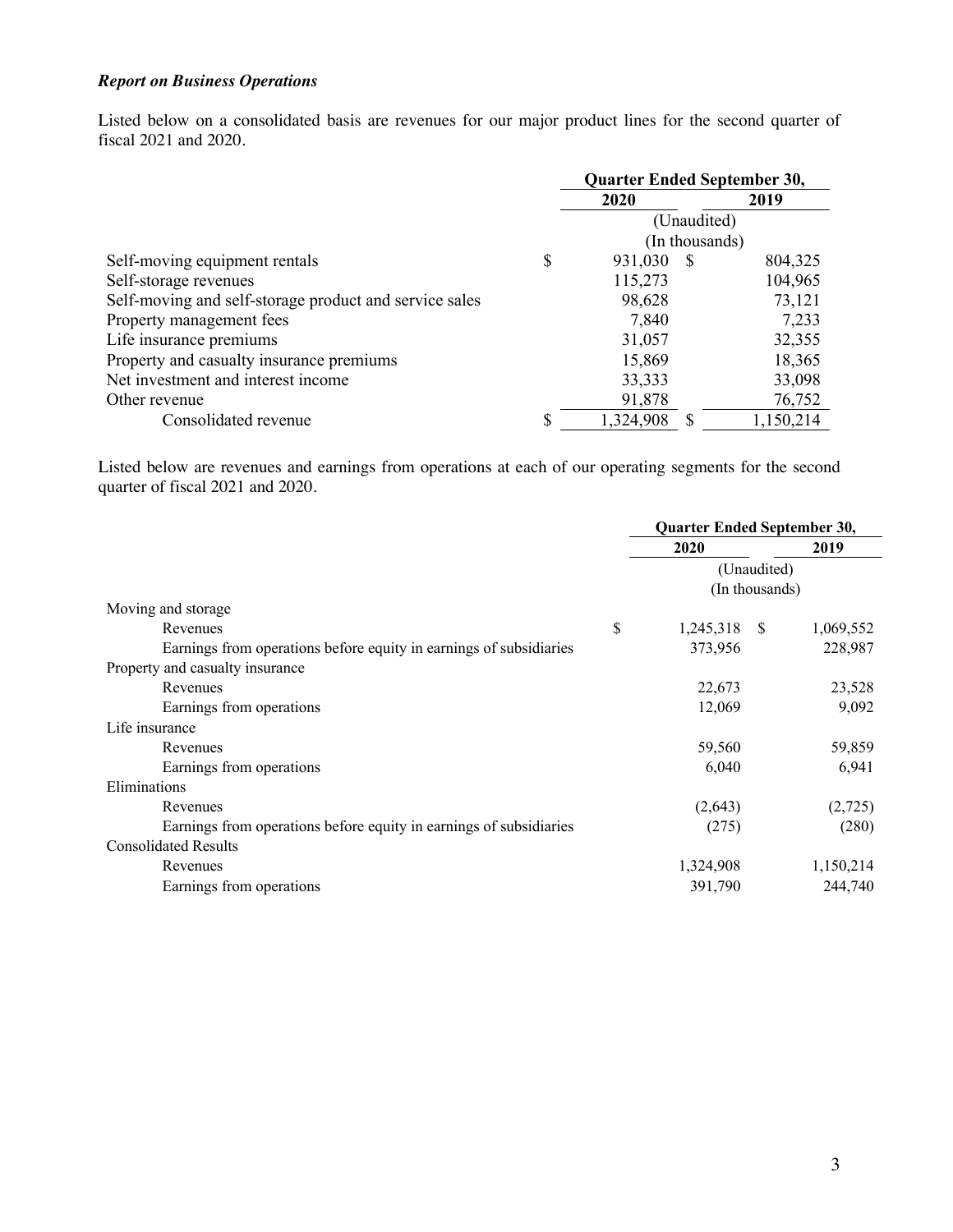The Company owns and manages self-storage facilities. Self-storage revenues reported in the consolidated financial statements represent Company-owned locations only. Self-storage data for our owned locations follows:

|                                                    | <b>Quarter Ended September 30,</b>    |        |  |  |  |
|----------------------------------------------------|---------------------------------------|--------|--|--|--|
|                                                    | 2020                                  | 2019   |  |  |  |
|                                                    | (Unaudited)                           |        |  |  |  |
|                                                    | (In thousands, except occupancy rate) |        |  |  |  |
| Unit count as of September 30                      | 520                                   | 471    |  |  |  |
| Square footage as of September 30                  | 43,985                                | 39,629 |  |  |  |
| Average monthly number of units occupied           | 373                                   | 323    |  |  |  |
| Average monthly occupancy rate based on unit count | 71.9%                                 | 69.5%  |  |  |  |
| Average monthly square footage occupied            | 33,296                                | 29,200 |  |  |  |

Listed below on a consolidated basis are revenues for our major product lines for the first six months of fiscal 2021 and 2020.

|                                                        | Six Months Ended September 30, |  |                |  |  |  |
|--------------------------------------------------------|--------------------------------|--|----------------|--|--|--|
|                                                        | 2019<br>2020                   |  |                |  |  |  |
|                                                        |                                |  | (Unaudited)    |  |  |  |
|                                                        |                                |  | (In thousands) |  |  |  |
| Self-moving equipment rentals                          | \$<br>1,585,315 \$             |  | 1,552,921      |  |  |  |
| Self-storage revenues                                  | 224,228                        |  | 203,239        |  |  |  |
| Self-moving and self-storage product and service sales | 189,978                        |  | 153,147        |  |  |  |
| Property management fees                               | 15,187                         |  | 14,389         |  |  |  |
| Life insurance premiums                                | 61,965                         |  | 65,065         |  |  |  |
| Property and casualty insurance premiums               | 29,603                         |  | 31,789         |  |  |  |
| Net investment and interest income                     | 50,315                         |  | 68,847         |  |  |  |
| Other revenue                                          | 155,554                        |  | 140,066        |  |  |  |
| Consolidated revenue                                   | \$<br>2,312,145                |  | 2,229,463      |  |  |  |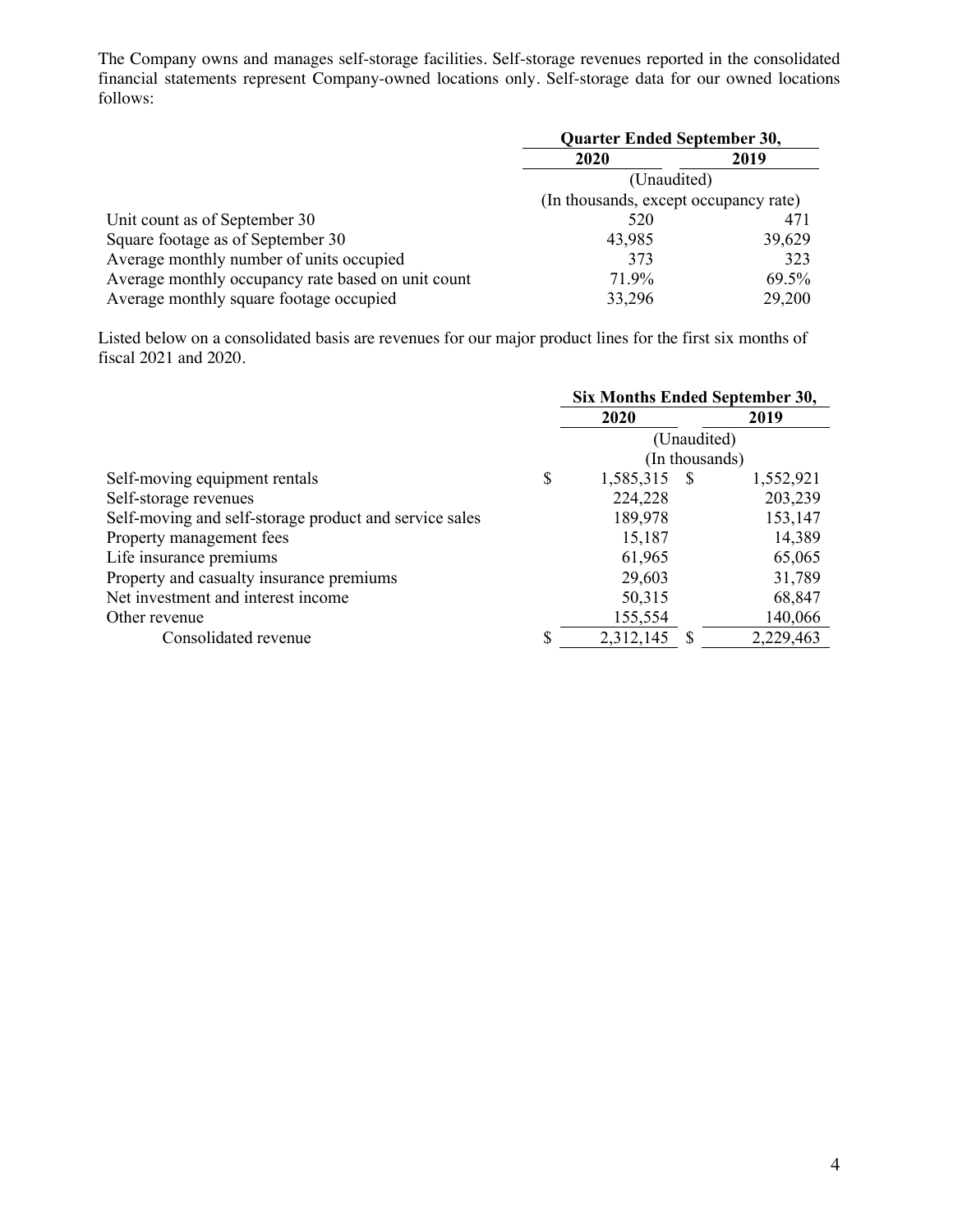Listed below are revenues and earnings from operations at each of our operating segments for the first six months of fiscal 2021 and 2020.

|                                                                    | Six Months Ended September 30, |           |  |
|--------------------------------------------------------------------|--------------------------------|-----------|--|
|                                                                    | 2020                           | 2019      |  |
|                                                                    | (Unaudited)                    |           |  |
|                                                                    | (In thousands)                 |           |  |
| Moving and storage                                                 |                                |           |  |
| Revenues                                                           | 2,171,618                      | 2,069,950 |  |
| Earnings from operations before equity in earnings of subsidiaries | 525,617                        | 430,883   |  |
| Property and casualty insurance                                    |                                |           |  |
| Revenues                                                           | 36,307                         | 43,833    |  |
| Earnings from operations                                           | 12,847                         | 17,558    |  |
| Life insurance                                                     |                                |           |  |
| Revenues                                                           | 109,213                        | 120,180   |  |
| Earnings from operations                                           | 7,960                          | 10,722    |  |
| Eliminations                                                       |                                |           |  |
| Revenues                                                           | (4,993)                        | (4,500)   |  |
| Earnings from operations before equity in earnings of subsidiaries | (548)                          | (558)     |  |
| <b>Consolidated Results</b>                                        |                                |           |  |
| Revenues                                                           | 2,312,145                      | 2,229,463 |  |
| Earnings from operations                                           | 545,876                        | 458,605   |  |

The Company owns and manages self-storage facilities. Self-storage revenues reported in the consolidated financial statements represent Company-owned locations only. Self-storage data for our owned locations follows:

|                                                    | Six Months Ended September 30,        |        |  |  |  |
|----------------------------------------------------|---------------------------------------|--------|--|--|--|
|                                                    | 2020<br>2019                          |        |  |  |  |
|                                                    | (Unaudited)                           |        |  |  |  |
|                                                    | (In thousands, except occupancy rate) |        |  |  |  |
| Unit count as of September 30                      | 520                                   | 471    |  |  |  |
| Square footage as of September 30                  | 43,985                                | 39,629 |  |  |  |
| Average monthly number of units occupied           | 360                                   | 313    |  |  |  |
| Average monthly occupancy rate based on unit count | 69.8%                                 | 69.0%  |  |  |  |
| Average monthly square footage occupied            | 32,153                                | 28,310 |  |  |  |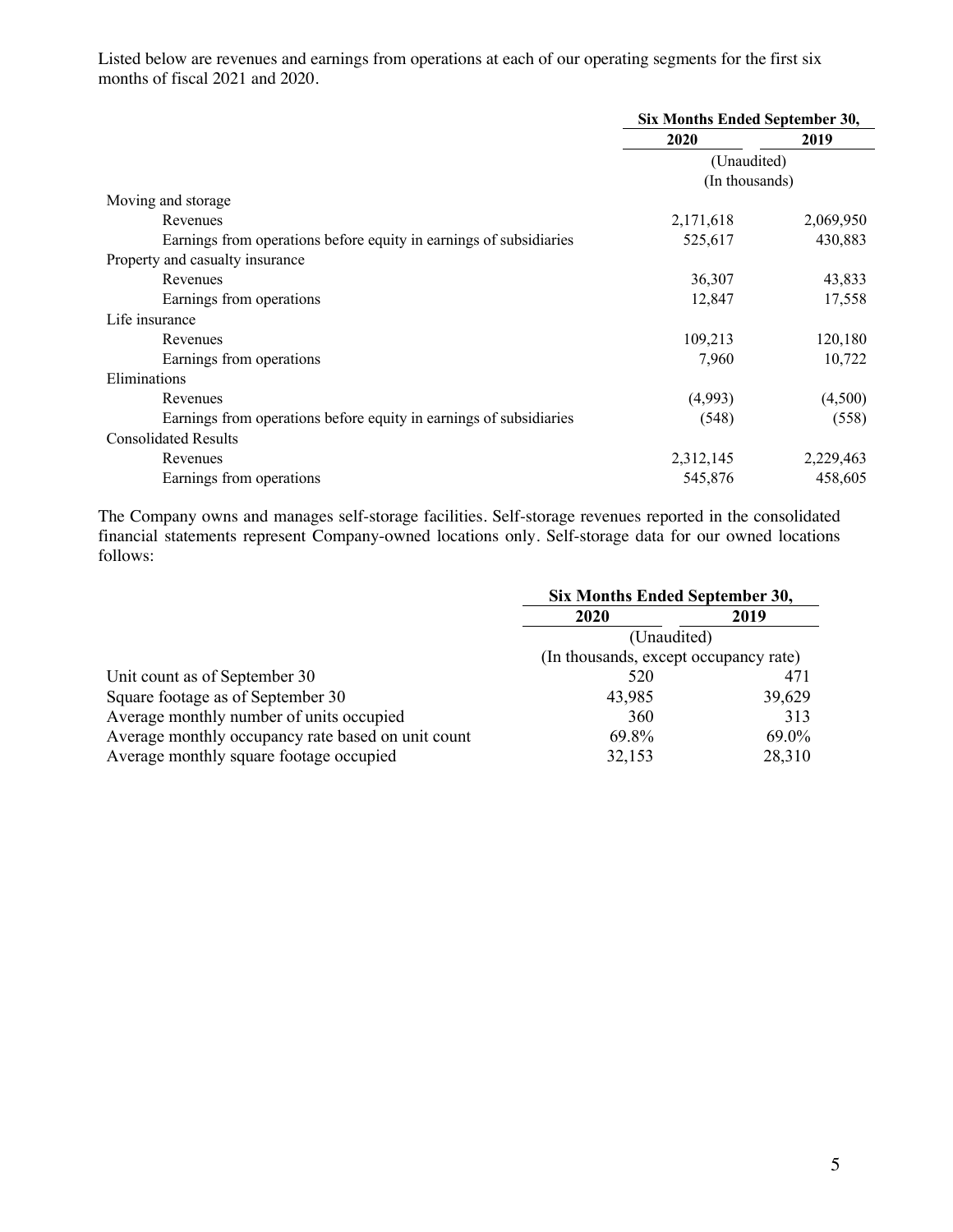## **AMERCO AND CONSOLIDATED ENTITIES CONDENSED CONSOLIDATED BALANCE SHEETS**

|                                                              | September 30,<br>2020 |                | March 31,<br>2020 |
|--------------------------------------------------------------|-----------------------|----------------|-------------------|
|                                                              | (Unaudited)           |                |                   |
|                                                              |                       | (In thousands) |                   |
| <b>ASSETS</b><br>Cash and cash equivalents                   | \$<br>1,215,568       | \$             | 494,352           |
| Reinsurance recoverables and trade receivables, net          | 213,397               |                | 186,672           |
| Inventories and parts, net                                   | 100,595               |                | 101,083           |
| Prepaid expenses                                             | 447,073               |                | 562,904           |
| Investments, fixed maturities and marketable equities        | 2,495,342             |                | 2,492,738         |
| Investments, other                                           | 425,527               |                | 360,373           |
| Deferred policy acquisition costs, net                       | 93,407                |                | 103,118           |
| Other assets                                                 | 71,314                |                | 71,956            |
| Right of use assets - financing, net                         | 970,361               |                | 1,080,353         |
| Right of use assets - operating                              | 101,946               |                | 106,631           |
| Related party assets                                         | 32,397                |                | 34,784            |
|                                                              | 6,166,927             |                | 5,594,964         |
| Property, plant and equipment, at cost:                      |                       |                |                   |
| Land                                                         | 1,052,205             |                | 1,032,945         |
| Buildings and improvements                                   | 4,863,590             |                | 4,663,461         |
| Furniture and equipment                                      | 767,290               |                | 752,363           |
| Rental trailers and other rental equipment                   | 531,465               |                | 511,520           |
| Rental trucks                                                | 3,644,674             |                | 3,595,933         |
|                                                              | 10,859,224            |                | 10,556,222        |
| Less: Accumulated depreciation                               | (2,902,673)           |                | (2,713,162)       |
| Total property, plant and equipment, net                     | 7,956,551             |                | 7,843,060         |
| Total assets                                                 | \$<br>14,123,478      | \$             | 13,438,024        |
| <b>LIABILITIES AND STOCKHOLDERS' EQUITY</b>                  |                       |                |                   |
| Liabilities:                                                 |                       |                |                   |
| Accounts payable and accrued expenses                        | \$<br>630,666         | \$             | 554,353           |
| Notes, loans and finance/capital leases payable, net         | 4,701,225             |                | 4,621,291         |
| Operating lease liability                                    | 101,976               |                | 106,443           |
| Policy benefits and losses, claims and loss expenses payable | 1,015,189             |                | 997,647           |
| Liabilities from investment contracts                        | 1,838,280             |                | 1,802,217         |
| Other policyholders' funds and liabilities                   | 5,426                 |                | 10,190            |
| Deferred income                                              | 41,715                |                | 31,620            |
| Deferred income taxes, net                                   | 1,183,370             |                | 1,093,543         |
| <b>Total liabilities</b>                                     | 9,517,847             |                | 9,217,304         |
| Common stock                                                 | 10,497                |                | 10,497            |
| Additional paid-in capital                                   | 453,819               |                | 453,819           |
| Accumulated other comprehensive income                       | 78,156                |                | 34,652            |
| Retained earnings                                            | 4,740,809             |                | 4,399,402         |
| Cost of common stock in treasury, net                        | (525, 653)            |                | (525, 653)        |
| Cost of preferred stock in treasury, net                     | (151,997)             |                | (151,997)         |
| Unearned employee stock ownership plan stock                 |                       |                |                   |
| Total stockholders' equity                                   | 4,605,631             |                | 4,220,720         |
| Total liabilities and stockholders' equity                   | \$<br>14,123,478      | \$             | 13,438,024        |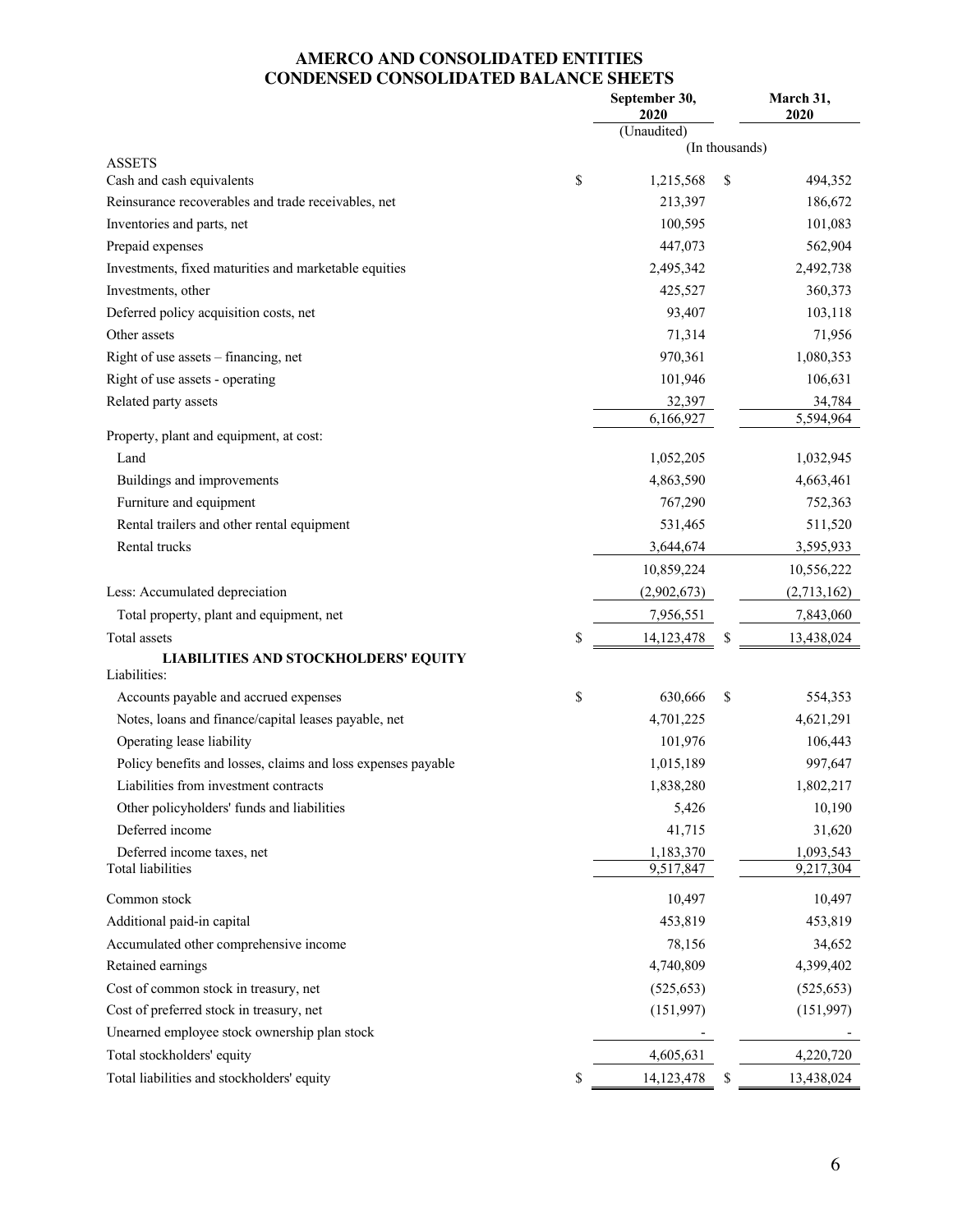#### **AMERCO AND CONSOLIDATED ENTITIES CONDENSED CONSOLIDATED STATEMENTS OF OPERATIONS**

|                                                               |             | Quarter Ended September 30,                     |               |             |  |  |
|---------------------------------------------------------------|-------------|-------------------------------------------------|---------------|-------------|--|--|
|                                                               |             | 2020                                            |               | 2019        |  |  |
|                                                               |             |                                                 |               | (Unaudited) |  |  |
|                                                               |             | (In thousands, except share and per share data) |               |             |  |  |
| Revenues:                                                     |             |                                                 |               |             |  |  |
| Self-moving equipment rentals                                 | \$          | 931,030                                         | $\mathcal{S}$ | 804,325     |  |  |
| Self-storage revenues                                         |             | 115,273                                         |               | 104,965     |  |  |
| Self-moving and self-storage products and service sales       |             | 98,628                                          |               | 73,121      |  |  |
| Property management fees                                      |             | 7,840                                           |               | 7,233       |  |  |
| Life insurance premiums                                       |             | 31,057                                          |               | 32,355      |  |  |
| Property and casualty insurance premiums                      |             | 15,869                                          |               | 18,365      |  |  |
| Net investment and interest income                            |             | 33,333                                          |               | 33,098      |  |  |
| Other revenue                                                 |             | 91,878                                          |               | 76,752      |  |  |
| Total revenues                                                |             | 1,324,908                                       |               | 1,150,214   |  |  |
| Costs and expenses:                                           |             |                                                 |               |             |  |  |
| Operating expenses                                            |             | 574,083                                         |               | 565,413     |  |  |
| Commission expenses                                           |             | 99,365                                          |               | 86,099      |  |  |
| Cost of sales                                                 |             | 60,933                                          |               | 43,930      |  |  |
| Benefits and losses                                           |             | 45,452                                          |               | 45,825      |  |  |
| Amortization of deferred policy acquisition costs             |             | 5,552                                           |               | 6,515       |  |  |
| Lease expense                                                 |             | 6,870                                           |               | 6,356       |  |  |
| Depreciation, net of gains on disposals                       |             | 137,438                                         |               | 151,553     |  |  |
| Net (gains) losses on real estate                             |             | 3,425                                           |               | (217)       |  |  |
| Total costs and expenses                                      |             | 933,118                                         |               | 905,474     |  |  |
| Earnings from operations                                      |             | 391,790                                         |               | 244,740     |  |  |
| Other components of net periodic benefit costs                |             | (246)                                           |               | (264)       |  |  |
| Interest expense                                              |             | (40, 525)                                       |               | (39, 122)   |  |  |
| Pretax earnings                                               |             | 351,019                                         |               | 205,354     |  |  |
| Income tax expense                                            |             | (84, 654)                                       |               | (49, 028)   |  |  |
| Earnings available to common shareholders                     | \$          | 266,365                                         | \$            | 156,326     |  |  |
| Basic and diluted earnings per common share                   | $\mathbf S$ | 13.58                                           | $\mathcal{S}$ | 7.97        |  |  |
| Weighted average common shares outstanding: Basic and diluted |             | 19,607,788                                      |               | 19,602,566  |  |  |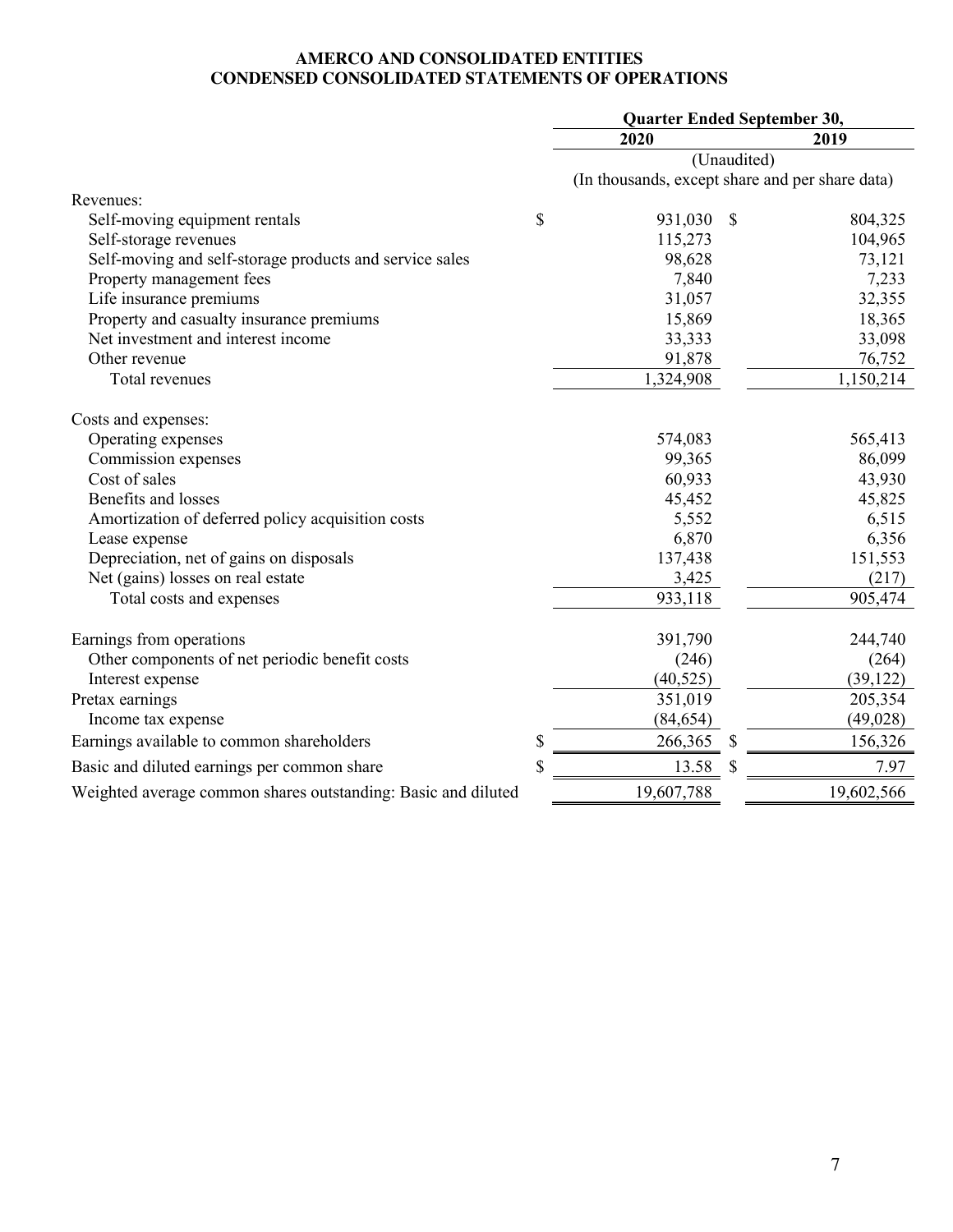#### **AMERCO AND CONSOLIDATED ENTITIES CONDENSED CONSOLIDATED STATEMENTS OF OPERATIONS**

|                                                               | Six Months Ended September 30, |                           |                                                 |  |  |
|---------------------------------------------------------------|--------------------------------|---------------------------|-------------------------------------------------|--|--|
|                                                               | 2020                           | 2019                      |                                                 |  |  |
|                                                               |                                |                           | (Unaudited)                                     |  |  |
|                                                               |                                |                           | (In thousands, except share and per share data) |  |  |
| Revenues:                                                     |                                |                           |                                                 |  |  |
| Self-moving equipment rentals                                 | \$<br>1,585,315                | $\boldsymbol{\mathsf{S}}$ | 1,552,921                                       |  |  |
| Self-storage revenues                                         | 224,228                        |                           | 203,239                                         |  |  |
| Self-moving and self-storage products and service sales       | 189,978                        |                           | 153,147                                         |  |  |
| Property management fees                                      | 15,187                         |                           | 14,389                                          |  |  |
| Life insurance premiums                                       | 61,965                         |                           | 65,065                                          |  |  |
| Property and casualty insurance premiums                      | 29,603                         |                           | 31,789                                          |  |  |
| Net investment and interest income                            | 50,315                         |                           | 68,847                                          |  |  |
| Other revenue                                                 | 155,554                        |                           | 140,066                                         |  |  |
| Total revenues                                                | 2,312,145                      |                           | 2,229,463                                       |  |  |
| Costs and expenses:                                           |                                |                           |                                                 |  |  |
| Operating expenses                                            | 1,066,745                      |                           | 1,099,885                                       |  |  |
| Commission expenses                                           | 168,540                        |                           | 166,998                                         |  |  |
| Cost of sales                                                 | 113,764                        |                           | 92,859                                          |  |  |
| Benefits and losses                                           | 85,029                         |                           | 94,831                                          |  |  |
| Amortization of deferred policy acquisition costs             | 12,440                         |                           | 12,579                                          |  |  |
| Lease expense                                                 | 13,473                         |                           | 13,392                                          |  |  |
| Depreciation, net of gains on disposals                       | 303,109                        |                           | 292,153                                         |  |  |
| Net (gains) losses on real estate                             | 3,169                          |                           | (1,839)                                         |  |  |
| Total costs and expenses                                      | 1,766,269                      |                           | 1,770,858                                       |  |  |
| Earnings from operations                                      | 545,876                        |                           | 458,605                                         |  |  |
| Other components of net periodic benefit costs                | (493)                          |                           | (527)                                           |  |  |
| Interest expense                                              | (80,046)                       |                           | (78,010)                                        |  |  |
| Pretax earnings                                               | 465,337                        |                           | 380,068                                         |  |  |
| Income tax expense                                            | (111, 246)                     |                           | (91, 320)                                       |  |  |
| Earnings available to common shareholders                     | \$<br>354,091                  |                           | 288,748                                         |  |  |
| Basic and diluted earnings per common share                   | \$<br>18.06                    | \$                        | 14.73                                           |  |  |
| Weighted average common shares outstanding: Basic and diluted | 19,607,788                     |                           | 19,600,211                                      |  |  |